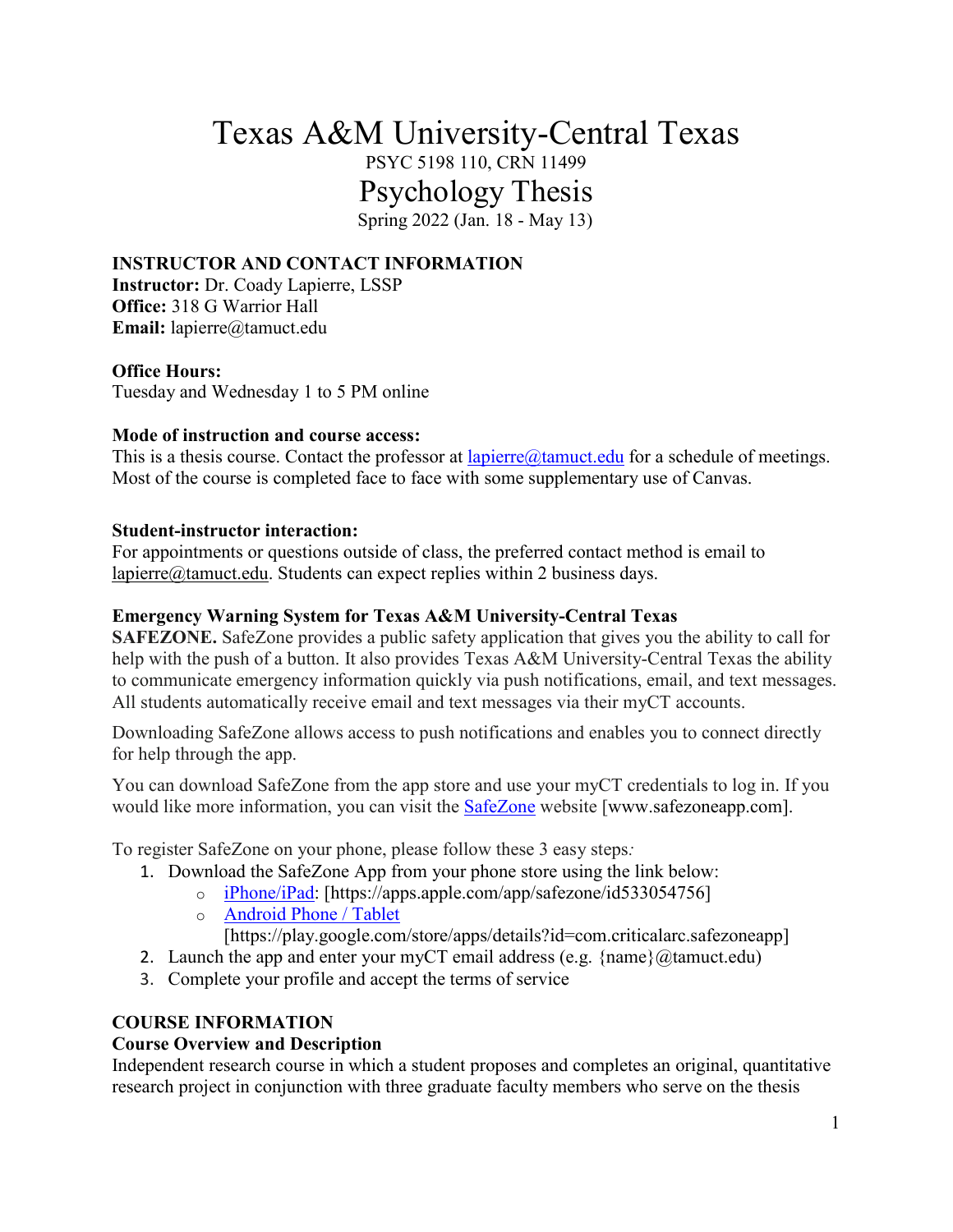committee. Scheduled when the student is ready to begin thesis. No credit awarded until proposal and thesis are approved, respectively. Six hours of thesis credit is required.

Prerequisites: PSYC 5300 and PSYC 5301 and successful completion of 12 additional credit hours in the degree plan and permission of the Chair of the thesis committee or Department Chair.

## **Course Objective**

This course is designed to provide students with the opportunity to use systematic research methods and appropriate tools of inquiry to thoroughly investigate a psychological problem or issue. Students must follow the *Thesis Manual* provided by the Office of Graduate Studies.

## **Student Learning Outcomes**

Course objectives and content will be addressed through the creation of an original research project that will be completed in two phases (i.e., proposal and thesis). The student, under the guidance of a faculty advisor, will utilize sound research methods for the social sciences. In this course, students will:

- 1. *Demonstrate comprehension and application of fundamental principles, generalizations, or theories*. Students will identify and summarize relevant psychological theories and research in a content area of specialization to contextualize the thesis proposal and final thesis project.
- 2. *Demonstrate application of factual knowledge (terminology, classifications, methods, trends)*. Students will compute and present appropriate statistical techniques given the data collected in the project such as measures of central tendency and variability, correlation coefficients, regression, analysis of variance, and/or chi-square. Students will demonstrate their ability to compute and present appropriate descriptive and inferential statistical analysis of data on the final thesis project.
- 3. *Analyze and critically evaluate ideas, arguments, and points of view*. Students will read and summarize in writing the development of research on the variables of interest, read multiple research studies on the variables targeted in the thesis and integrate the information in writing to support the position, acknowledge in writing relevant research information that contradicts or is otherwise inconsistent with the arguments in the thesis, write a justification for the proposed thesis research that is based on limitations, shortcomings, and/or gaps in existing research, and write research hypotheses that are directly supported by existing empirical research.
- 4. *Synthesize academic content from the program to improve thinking, problem solving, and decision making*. Students will develop and design a novel project supported by existing empirical research to address problems, issues, or gaps in knowledge. Students will integrate research results with existing research and theory in the content area of specialization to draw conclusions support by data gathered during the thesis project.
- 5. *Demonstrate skill in expressing oneself orally or in writing*. Students will utilize appropriate APA style to write summaries of existing research articles and base the justification for the thesis proposal on existing research, write a proposal for the thesis research and revise it based on committee feedback, and write a final report of the thesis research and revise it based on committee feedback.
- 6. *Demonstrate specific skills, competencies, and points of view needed by professionals in the field.* The student will: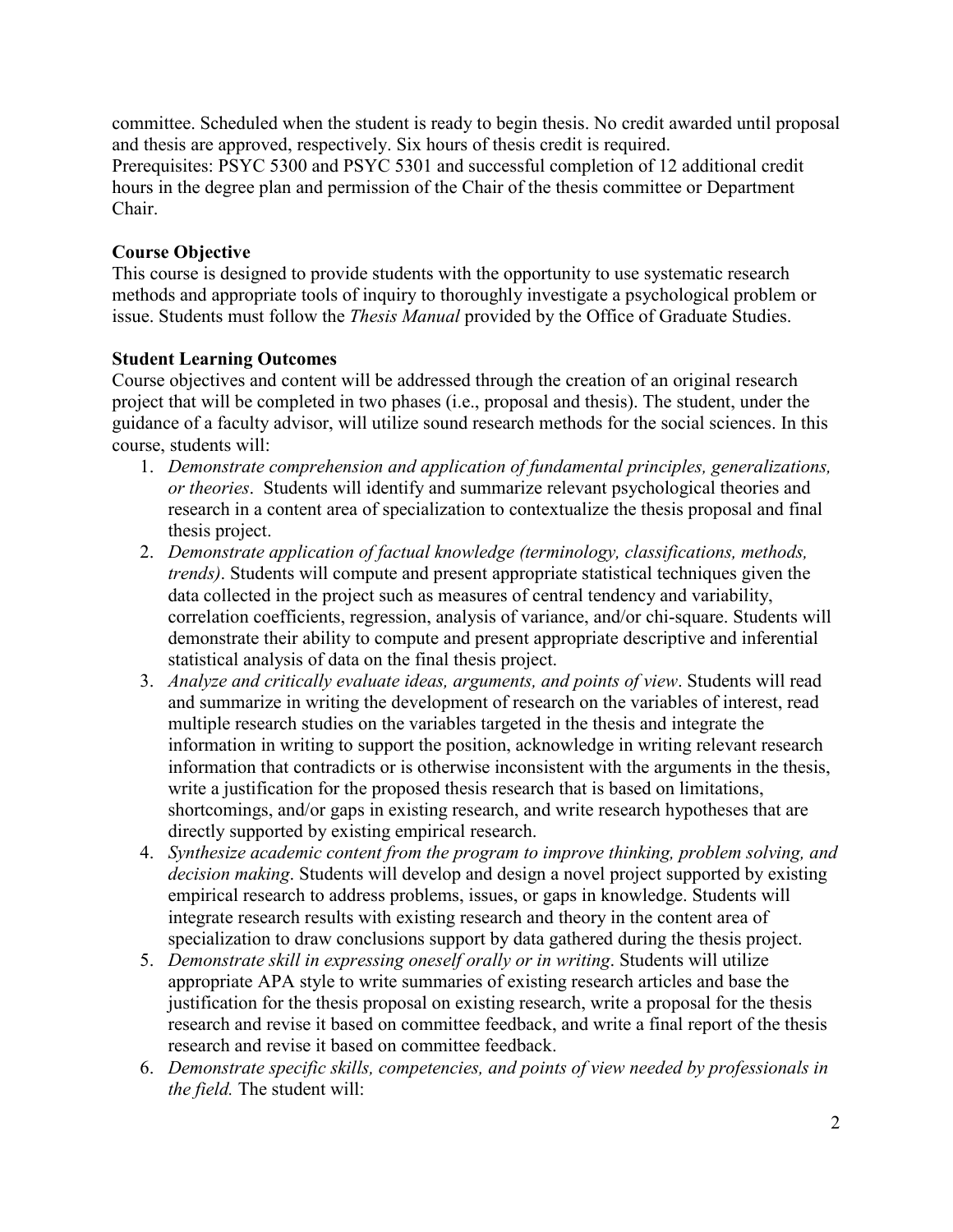- a. craft, in conjunction with a faculty mentor, an original research idea.
- b. research information related to the thesis project using online tools including the TAMUCT library's databases.
- c. summarize existing peer-reviewed research on the topic and note where more information is needed.
- d. write an original research proposal in APA style and defend it during an oral presentation to the thesis committee.
- e. submit defended research plans through the Institutional Review Board process (for human subjects).
- f. engage in data collection according to the approved plan and in a manner consistent with training on federal requirements.
- g. use statistical computing software (e.g., SPSS) to analyze quantitative data collected through research and interpret it.
- h. propose directions for future research.
- i. write the final thesis to conform to the guidelines stated in the TAMUCT *Thesis Manual* and defend it during an oral presentation to the thesis committee and interested others.

# **Required Reading and Textbook(s)**

#### **Reading**

- American Psychological Association. (2010). *Publication manual of the American Psychological Association* (6<sup>th</sup> ed.). Washington, DC: Author. (ISBN: 978-1433805615)
- Texas A&M University Central Texas, Institutional Review Board (2015). *Institutional Review Board (IRB) Guidelines and Procedures Handbook.*
- Texas A&M University-Central Texas, Office of Graduate Studies. (n.d.). *Thesis manual*. Texas A&M University-Central Texas, Department of Counseling and Psychology Master of Science in Experimental Psychology Program (Fall 2017). *Procedures for preparing a thesis.*

## **Software for Semester 2:**

IBM Statistical Package for the Social Sciences (SPSS) Standard GradPack v. 24. This computing software is widely used to compute statistical analyses and is available for students to use on University computers **free** of charge. Alternatively, students can rent a subscription to SPSS for their personal computers. Students can purchase a 6-month or 12-month lease for the program via one of many online vendors. **The STANDARD GradPack is recommended instead of the BASE GradPack**. See the IBM website for a description of the product and a list of vendors:

<http://www-03.ibm.com/software/products/en/spss-stats-gradpack>

## **Training**

Collaborative Institutional Training Initiative (2015). Human Subjects Research. Retrieved from<https://www.citiprogram.org/>

Students are required to read peer-reviewed, empirical journal articles related to the variables under examination in their research. Journal articles may be accessed through the online TAMUCT library site either as a direct download or via Interlibrary Loan.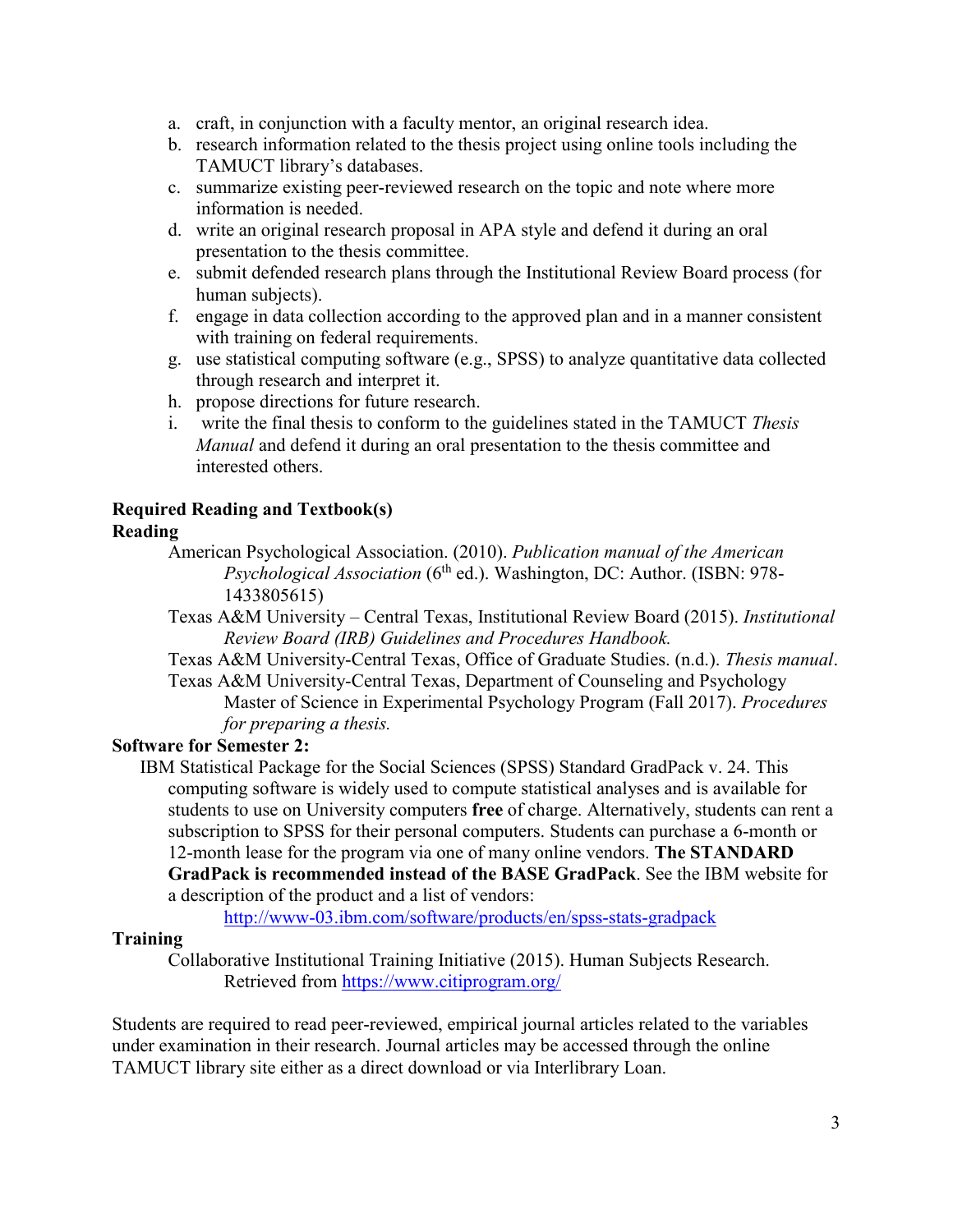A student of this institution is not under any obligation to purchase a textbook from a universityaffiliated bookstore. The same textbook may also be available from an independent retailer, including an online retailer.

#### **COURSE REQUIREMENTS**

Students will complete this course through independent study with days and times for meetings with the professor scheduled on a regular basis throughout the semester. All components of the research project will be submitted according to the course calendar. The following assignments are required for successful completion of the course.

Semester 1

Article Summaries –Rubric in Thesis course. \*Final Written Proposal –Rubric in Thesis course. Oral Proposal Defense –Rubric in Thesis course. IRB Submission – Pass/Fail

Semester 2

Data Collection – Pass/Fail

Submission of Raw Data and Statistical Analysis Output to Thesis Chair – Pass/Fail \*Final Written Thesis –Rubric in Thesis course.

Oral Thesis Defense –Rubric in Thesis course.

Thesis Submission to Office of Graduate Studies – Pass/Fail

\*Submitted for plagiarism review with revision prior to submission to the Thesis committee.

All assignments must be written in a student's own words. No credit will be awarded for quoted or plagiarized material on any assignment. **Quoting or paraphrasing that closely mirrors the source will receive no credit even if properly cited. Students must write original sentences conveying the information they have learned to the reader (i.e., paraphrasing) and properly cite the source of the information to receive credit for writing.** 

All assignments should be written in proper APA style. Students must follow the APA style guidelines provided in the *Publication Manual* and use online style resources provided by the American Psychological Association at www.apastyle.org For final thesis formatting, the TAMUCT *Thesis Manual* takes precedence over APA style.

#### **Grading Criteria Rubric and Conversion**

All requirements for the Semester 1 or Semester 2 Thesis courses must be completed successfully before the student can be awarded credit for the Thesis courses. Until all assignments for each semester are completed successfully, students will be assigned "In Progress" status for the course(s). Students are required to remain enrolled in a Thesis course until all assignments are completed, and no guarantee is implied that the thesis can be completed in two semesters though students should work diligently to meet this expectation.

Rubrics for all assignments are located in the Thesis course in Blackboard. Awarding final credit for the thesis courses will be based on a pass/fail grading system in accordance with the policies and procedures outlined in the Office of Graduate Studies *Thesis Manual*.

## **Posting of Grades**

All feedback will be sent via the class Inbox after the assignment is received. The professor will read, provide comments and record grades within 5 business days of receiving the assignment. *The* s*tudent should not hesitate to ask the professor about any grade or concern*.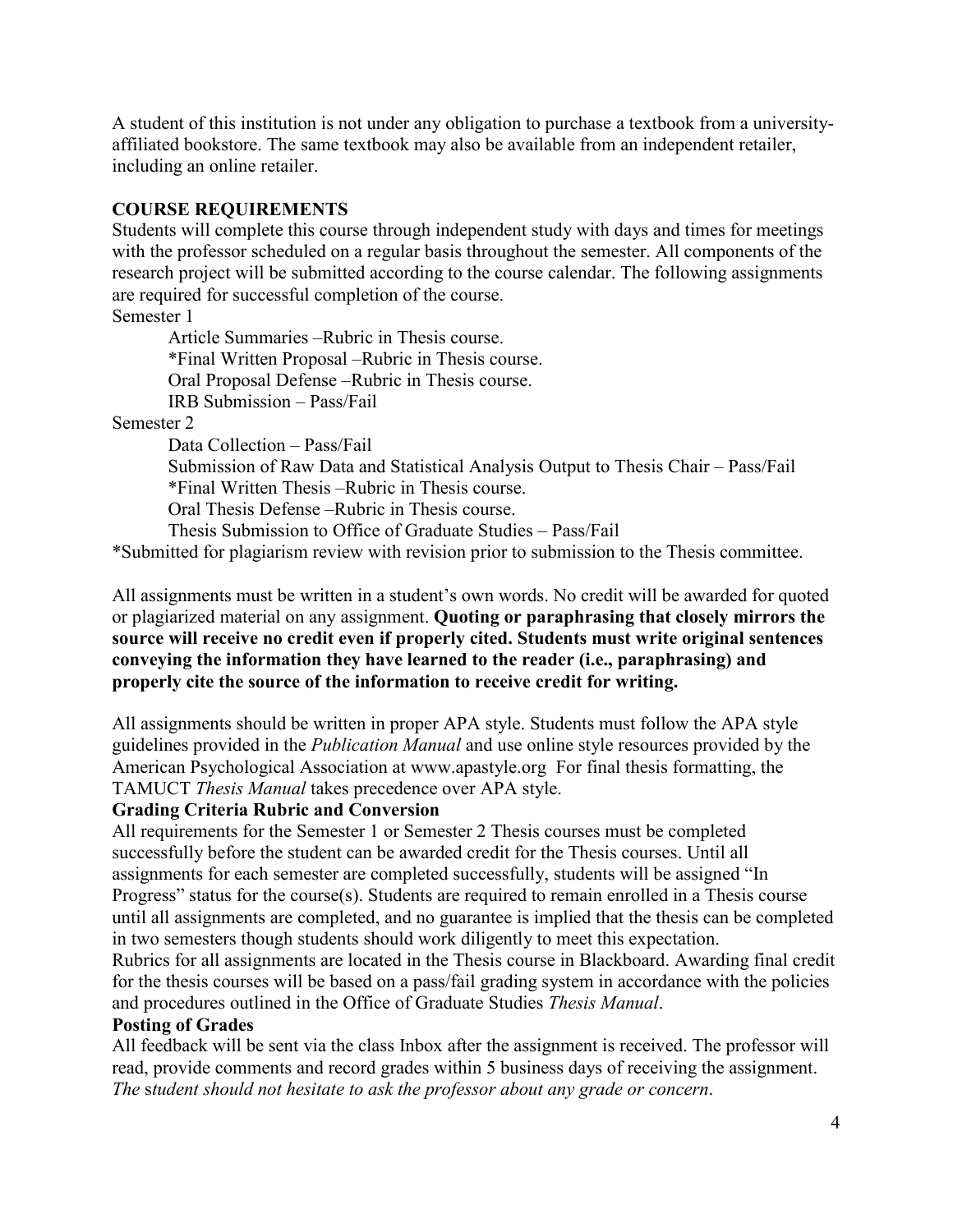## **COURSE OUTLINE AND CALENDAR**

| Assignments*                                                                                                                  | <b>Due Dates</b>                                             |
|-------------------------------------------------------------------------------------------------------------------------------|--------------------------------------------------------------|
| <b>Thesis Proposal (16-Week Semester 1)</b>                                                                                   |                                                              |
| Task 1: Thesis Concept Paper to Potential Committee Members                                                                   | By week 2                                                    |
| <b>Task 2: Committee Selection</b>                                                                                            | By week 3                                                    |
| Task 3: Initial Draft (thesis statement, literature review, method section)                                                   | By week 6                                                    |
| Task 4: Multiple Revisions of Proposal Draft with Chair/Committee                                                             | Ongoing                                                      |
| Task 5: Final Proposal to Committee (thesis statement, literature review,<br>method section with proposed statistical design) | By week 12                                                   |
| Task 6: Proposal Defense with Committee (Presentation with $Q&A-1$<br>hour)                                                   | By week 13                                                   |
| Task 7: Final Thesis Proposal with Edits to Committee                                                                         | By week 14                                                   |
| Task 8: Proposal Approval Form forwarded to Department Chair                                                                  | By week 15                                                   |
| Task 9: IRB Protocol Completed, Revised, and Submitted to IRB                                                                 | By week 16                                                   |
|                                                                                                                               |                                                              |
| <b>Final Thesis Project (16-Week Semester 2)</b>                                                                              |                                                              |
| Task 10: Await IRB Approval, Create Materials (Surveys, Handouts)                                                             | Weeks 1-4**                                                  |
| Task 11: Data Collection, Analysis, and Discussion/Implications                                                               | Weeks 5-7                                                    |
| Task 12: Initial Draft of Completed Thesis Project Paper to Committee                                                         | By week 8                                                    |
| Task 13: Multiple Revisions of Thesis Project Paper with<br>Chair/Committee                                                   | Ongoing                                                      |
| Task 14: Final Thesis Project Paper (all APA style sections with full<br>statistical analysis)                                | 3 weeks prior to<br>OGS deadline<br>$\sim$ By week 9 $\sim$  |
| Task 15: Final Thesis Defense Meeting with Committee (must be<br>scheduled a minimum of 2 weeks in advance)                   | 2 weeks prior to<br>OGS deadline<br>$\sim$ By week 10 $\sim$ |
| Task 16: Final Thesis Paper Edits to Committee                                                                                | 1 week prior to<br>OGS deadline<br>$\sim$ By week 11 $\sim$  |
| Task 17: Thesis and Approval Forms Forwarded to Office of Graduate<br>Studies (OGS)                                           | See OGS<br>deadline<br>$\sim$ By week 12 $\sim$              |
| Task 18: All Thesis Materials Prepared for Publication (UMI)                                                                  | See OGS<br>deadline                                          |
| Task 19: Required Bound Copies of Thesis and CD with all materials<br>provided to University and Department Offices           | See<br>OGS/Department<br>deadlines                           |

\*The professor reserves the right to amend this syllabus at any time. If revisions are necessary,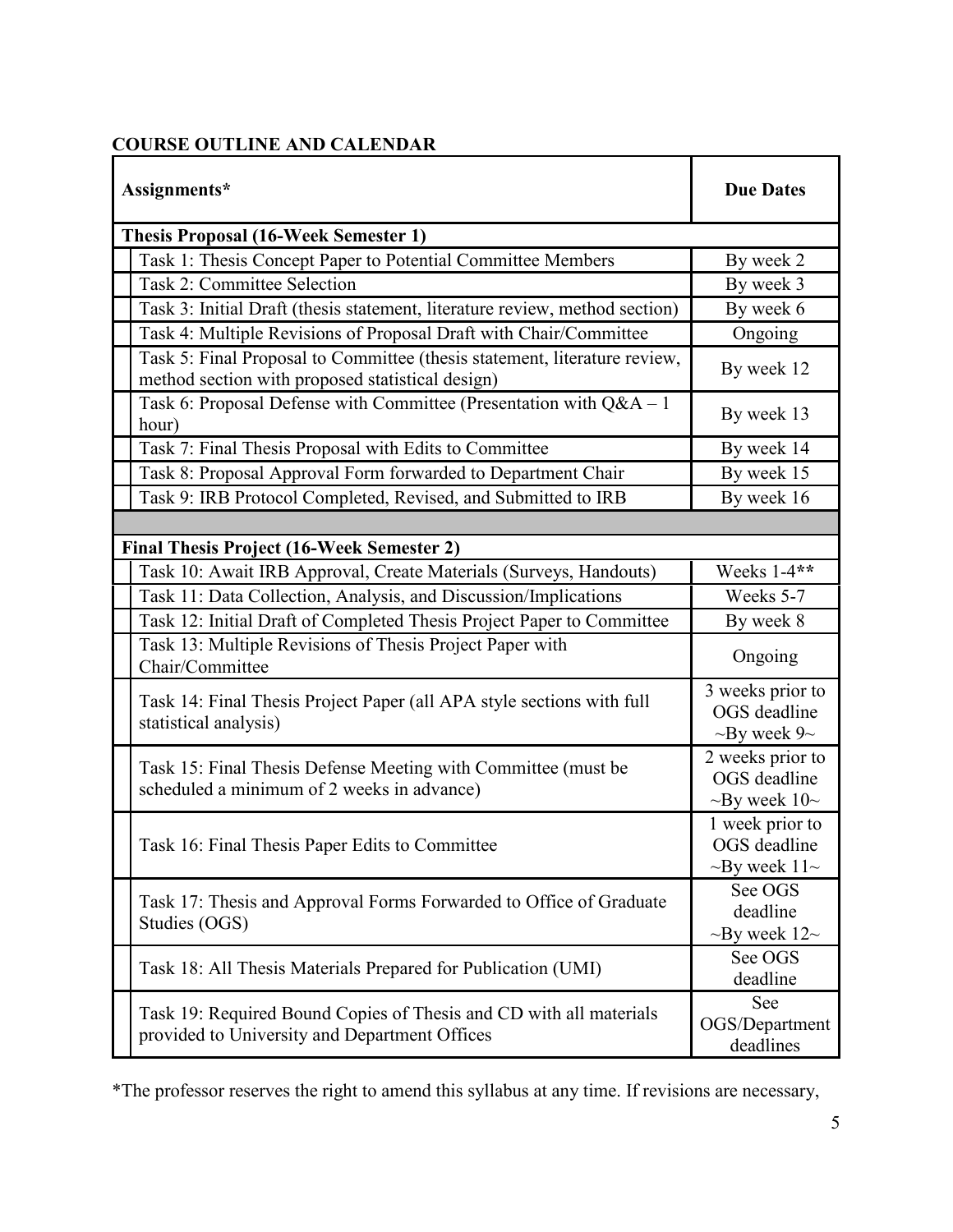the professor will make every effort to provide as much advanced notice as possible. ~These are approximate dates. Exact dates for OGS deadlines are provided on the University Calendar.

\*\*A minimum of 4 weeks must be provided for IRB review of Exempt projects. If students propose an Expedited project, a minimum of 6 weeks must be provided for IRB review. If students propose a project that requires a full board review, a minimum of 8 weeks for IRB review must be provided. Students should not expect to complete a project that requires full board review by the IRB in only two semesters. Additional semesters of coursework using the variable credit hour option for thesis courses should be considered. Plan accordingly.

## **Technology Requirements**

This course will use the A&M-Central Texas Instructure Canvas learning management system. **We strongly recommend the latest versions of Chrome or Firefox browsers. Canvas no longer supports any version of Internet Explorer.**

Logon to A&M-Central Texas Canvas [https://tamuct.instructure.com/] or access Canvas through the TAMUCT Online link in myCT [https://tamuct.onecampus.com/]. You will log in through our Microsoft portal.

Username: Your MyCT email address. Password: Your MyCT password

## **Canvas Support**

Use the Canvas Help link, located at the bottom of the left-hand menu, for issues with Canvas. You can select "Chat with Canvas Support," submit a support request through "Report a Problem," or call the Canvas support line: 1-844-757-0953.

For issues related to course content and requirements, contact your instructor.

## **Online Proctored Testing**

A&M-Central Texas uses Proctorio for online identity verification and proctored testing. This service is provided at no direct cost to students. If the course requires identity verification or proctored testing, the technology requirements are: Any computer meeting the minimum computing requirements, plus web camera, speaker, and microphone (or headset). Proctorio also requires the Chrome web browser with their custom plug in.

## **Other Technology Support**

For log-in problems, students should contact Help Desk Central, 24 hours a day, 7 days a week

Email: [helpdesk@tamu.edu](mailto:helpdesk@tamu.edu) Phone: (254) 519-5466 [Web Chat:](http://hdc.tamu.edu/) [http://hdc.tamu.edu] *Please let the support technician know you are an A&M-Central Texas student.*

# **UNIVERSITY RESOURCES, PROCEDURES, AND GUIDELINES**

## **Drop Policy**

If you discover that you need to drop this class, you must complete the [Drop Request](https://dynamicforms.ngwebsolutions.com/casAuthentication.ashx?InstID=eaed95b9-f2be-45f3-a37d-46928168bc10&targetUrl=https%3A%2F%2Fdynamicforms.ngwebsolutions.com%2FSubmit%2FForm%2FStart%2F53b8369e-0502-4f36-be43-f02a4202f612) Dynamic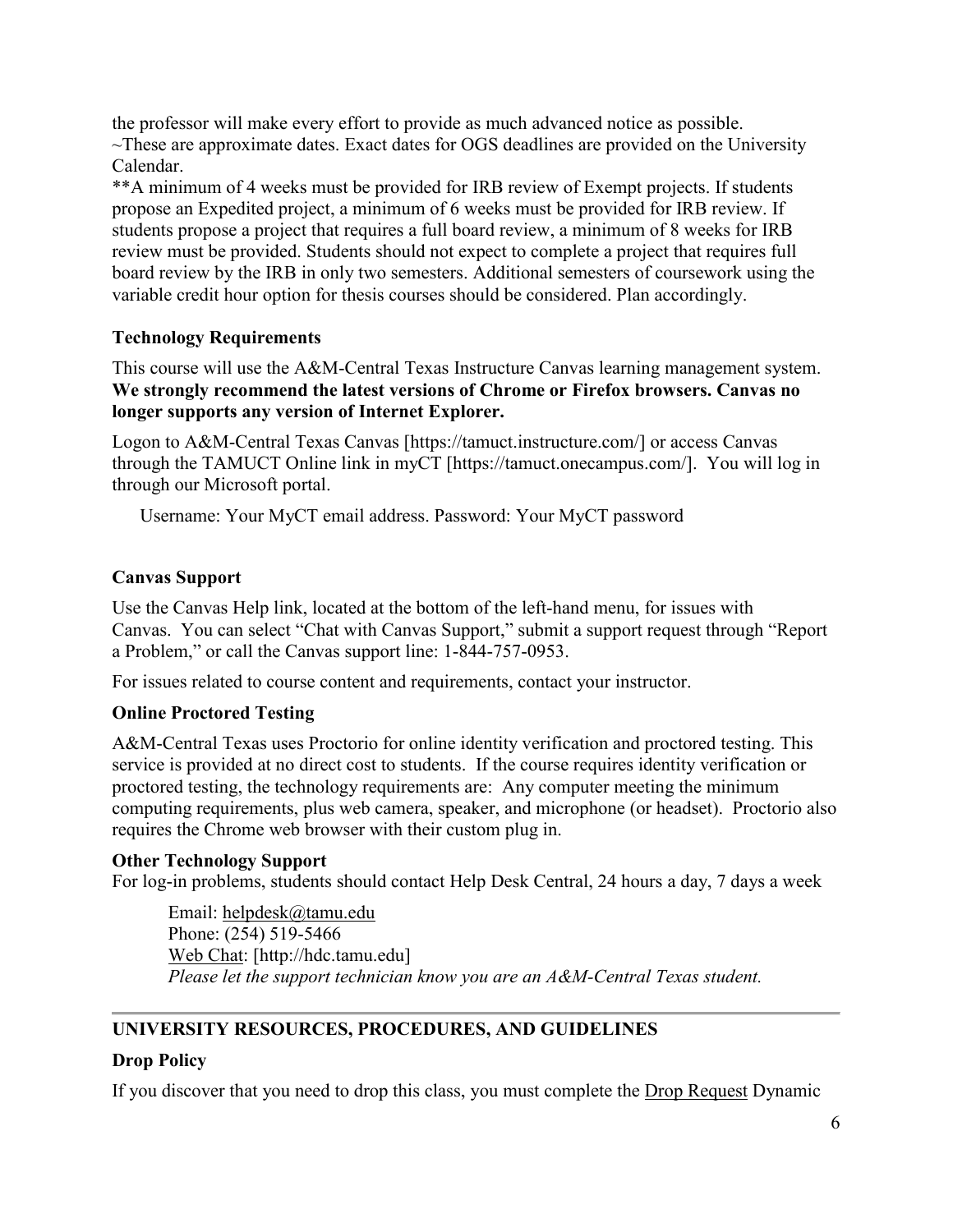Form through Warrior Web.

[https://dynamicforms.ngwebsolutions.com/casAuthentication.ashx?InstID=eaed95b9-f2be-45f3 a37d-

46928168bc10&targetUrl=https%3A%2F%2Fdynamicforms.ngwebsolutions.com%2FSubmit% 2FForm%2FStart%2F53b8369e-0502-4f36-be43-f02a4202f612].

Faculty cannot drop students; this is always the responsibility of the student. The Registrar's Office will provide a deadline on the Academic Calendar for which the form must be completed. Once you submit the completed form to the Registrar's Office, you must go into Warrior Web and confirm that you are no longer enrolled. If you still show as enrolled, FOLLOW-UP with the Registrar's Office immediately. You are to attend class until the procedure is complete to avoid penalty for absence. Should you miss the drop deadline or fail to follow the procedure, you will receive an F in the course, which may affect your financial aid and/or VA educational benefits.

## **Academic Integrity**

1. Texas A&M University-Central Texas values the integrity of the academic enterprise and strives for the highest standards of academic conduct. A&M-Central Texas expects its students, faculty, and staff to support the adherence to high standards of personal and scholarly conduct to preserve the honor and integrity of the creative community. Any deviation by students from this expectation may result in a failing grade for the assignment and potentially a failing grade for the course. All academic misconduct concerns will be referred to the Office of Student Conduct. When in doubt on collaboration, citation, or any issue, please contact your instructor before taking a course of action.

2. For more [information](https://nam04.safelinks.protection.outlook.com/?url=https%3A%2F%2Fwww.tamuct.edu%2Fstudent-affairs%2Fstudent-conduct.html&data=04%7C01%7Clisa.bunkowski%40tamuct.edu%7Ccfb6e486f24745f53e1a08d910055cb2%7C9eed4e3000f744849ff193ad8005acec%7C0%7C0%7C637558437485252160%7CUnknown%7CTWFpbGZsb3d8eyJWIjoiMC4wLjAwMDAiLCJQIjoiV2luMzIiLCJBTiI6Ik1haWwiLCJXVCI6Mn0%3D%7C1000&sdata=yjftDEVHvLX%2FhM%2FcFU0B99krV1RgEWR%2BJ%2BhvtoR6TYk%3D&reserved=0) regarding the Student Conduct process, [https://www.tamuct.edu/student-affairs/student-conduct.html].

3. If you know of potential honor violations by other students, you may [submit](https://nam04.safelinks.protection.outlook.com/?url=https%3A%2F%2Fcm.maxient.com%2Freportingform.php%3FTAMUCentralTexas%26layout_id%3D0&data=04%7C01%7Clisa.bunkowski%40tamuct.edu%7Ccfb6e486f24745f53e1a08d910055cb2%7C9eed4e3000f744849ff193ad8005acec%7C0%7C0%7C637558437485262157%7CUnknown%7CTWFpbGZsb3d8eyJWIjoiMC4wLjAwMDAiLCJQIjoiV2luMzIiLCJBTiI6Ik1haWwiLCJXVCI6Mn0%3D%7C1000&sdata=CXGkOa6uPDPX1IMZ87z3aZDq2n91xfHKu4MMS43Ejjk%3D&reserved=0) a report, [https://cm.maxient.com/reportingform.php?TAMUCentralTexas&layout\_id=0].

# **Academic Accommodations**

At Texas A&M University-Central Texas, we value an inclusive learning environment where every student has an equal chance to succeed and has the right to a barrier-free education. The Warrior Center for Student Success, Equity and Inclusion is responsible for ensuring that students with a disability receive equal access to the university's programs, services and activities. If you believe you have a disability requiring reasonable accommodations, please contact the Office of Access and Inclusion, WH-212; or call (254) 501-5836. Any information you provide is private and confidential and will be treated as such.

For more information, please visit our [Access & Inclusion](https://tamuct.instructure.com/courses/717) Canvas page (log-in required) [https://tamuct.instructure.com/courses/717]

# **Important information for Pregnant and/or Parenting Students**

Texas A&M University-Central Texas supports students who are pregnant and/or parenting. In accordance with requirements of Title IX and related guidance from US Department of Education's Office of Civil Rights, the Dean of Student Affairs' Office can assist students who are pregnant and/or parenting in seeking accommodations related to pregnancy and/or parenting. Students should seek out assistance as early in the pregnancy as possible. For more information,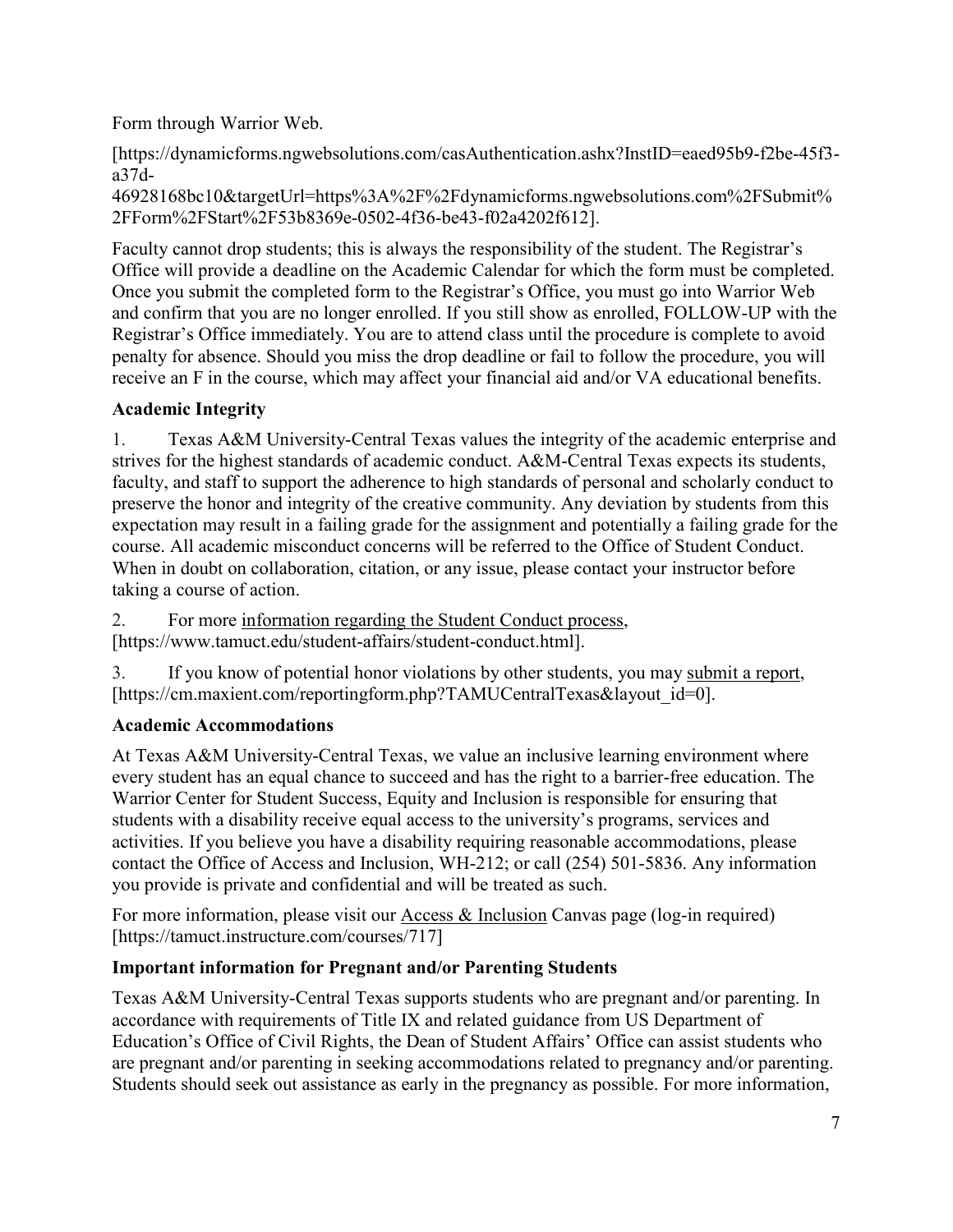please visit [Student Affairs](https://www.tamuct.edu/student-affairs/pregnant-and-parenting-students.html) [https://www.tamuct.edu/student-affairs/pregnant-and-parentingstudents.html]. Students may also contact the institution's Title IX Coordinator. If you would like to read more about these [requirements and guidelines](http://www2.ed.gov/about/offices/list/ocr/docs/pregnancy.pdf) online, please visit the website [http://www2.ed.gov/about/offices/list/ocr/docs/pregnancy.pdf].

Title IX of the Education Amendments Act of 1972 prohibits discrimination on the basis of sex and gender–including pregnancy, parenting, and all related conditions. A&M-Central Texas is able to provide flexible and individualized reasonable accommodation to pregnant and parenting students. All pregnant and parenting students should contact the Associate Dean in the Division of Student Affairs at (254) 501-5909 to seek out assistance. Students may also contact the University's Title IX Coordinator.

# **Tutoring**

4. Tutoring is available to all A&M-Central Texas students, both virtually and in-person. Student success coaching is available online upon request.

5. If you have a question, are interested in becoming a tutor, or in need of success coaching contact the Warrior Center for Student Success, Equity and Inclusion at (254) 501-5836, visit the Warrior Center at 212 Warrior Hall, or by emailing [WarriorCenter@tamuct.edu.](mailto:WarriorCenter@tamuct.edu)

6. To schedule tutoring sessions and view tutor availability, please visit Tutor [Matching](https://tutormatchingservice.com/TAMUCT) [Services](https://tutormatchingservice.com/TAMUCT) [https://tutormatchingservice.com/TAMUCT] or visit the Tutoring Center in 111 Warrior Hall.

7. Chat live with a remote tutor 24/7 for almost any subject from on your computer! Tutor.com is an online tutoring platform that enables A&M-Central Texas students to log in and receive online tutoring support at no additional cost. This tool provides tutoring in over 40 subject areas except writing support. Access Tutor.com through Canvas.

# 8. **University Writing Center**

University Writing Center: Located in Warrior Hall 416, the University Writing Center (UWC) at Texas A&M University–Central Texas (A&M–Central Texas) is a free service open to all A&M–Central Texas students. For the Spring 2022 semester, the hours of operation are from 10:00 a.m.-5:00 p.m. Monday thru Thursday in Warrior Hall 416 (with online tutoring available every hour as well) with satellite hours available online only Monday thru Thursday from 6:00- 9:00 p.m. and Saturday 12:00-3:00 p.m.

Tutors are prepared to help writers of all levels and abilities at any stage of the writing process. While tutors will not write, edit, or grade papers, they will assist students in developing more effective composing practices. By providing a practice audience for students' ideas and writing, our tutors highlight the ways in which they read and interpret students' texts, offering guidance and support throughout the various stages of the writing process. In addition, students may work independently in the UWC by checking out a laptop that runs the Microsoft Office suite and connects to WIFI, or by consulting our resources on writing, including all of the relevant style guides. Whether you need help brainstorming ideas, organizing an essay, proofreading, understanding proper citation practices, or just want a quiet place to work, the UWC is here to help!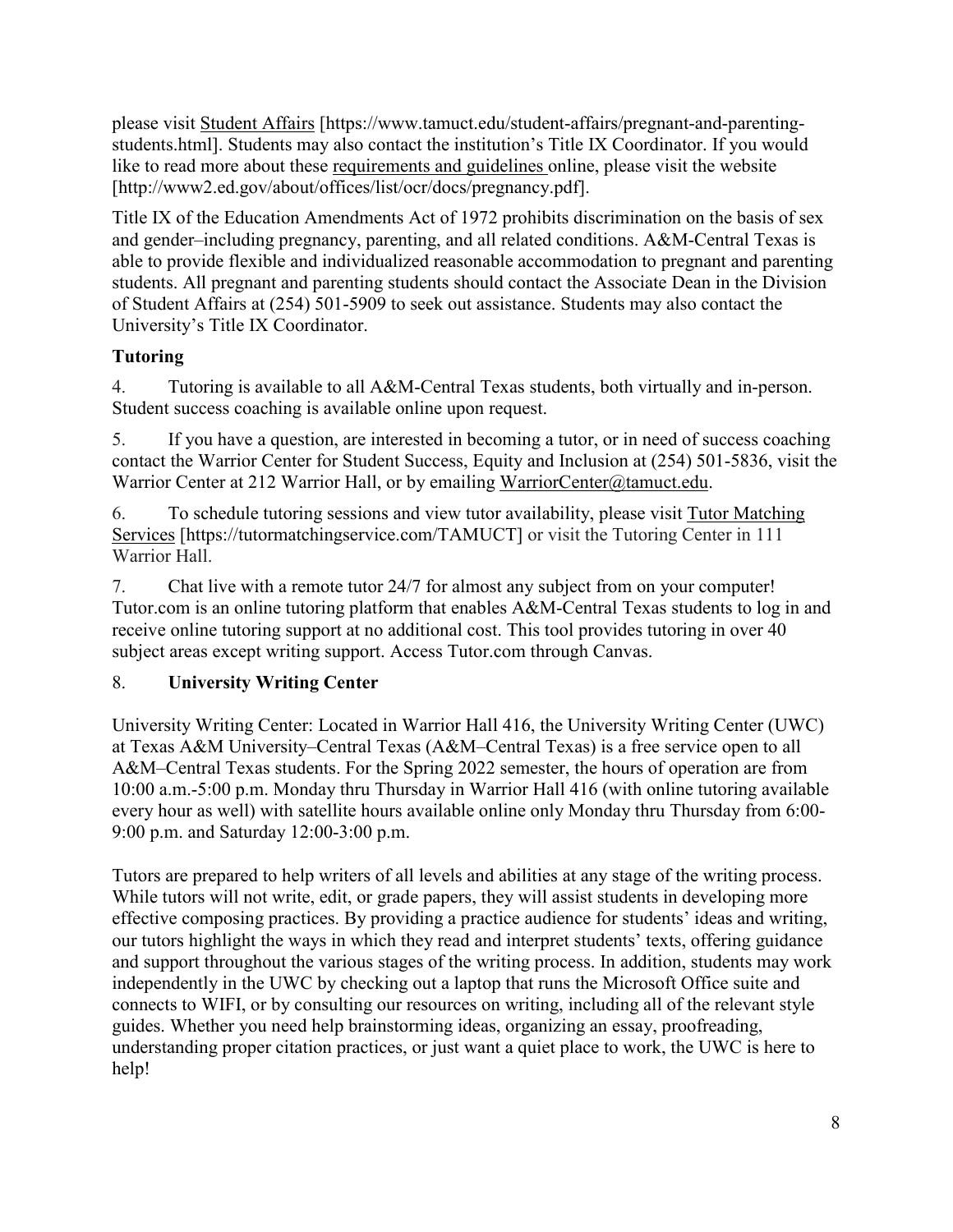Students may arrange a one-to-one session with a trained and experienced writing tutor by making an appointment via [WCOnline](https://tamuct.mywconline.com/) [https://tamuct.mywconline.com/]. In addition, you can email Dr. Bruce Bowles Jr. at bruce.bowles  $@$ tamuct.edu if you have any questions about the UWC, need any assistance with scheduling, or would like to schedule a recurring appointment with your favorite tutor by making an appointment via [WCOnline](https://tamuct.mywconline.com/)

[https://tamuct.mywconline.com/]. In addition, you can email Dr. Bruce Bowles Jr. at bruce.bowles@tamuct.edu if you have any questions about the UWC, need any assistance with scheduling, or would like to schedule a recurring appointment with your favorite tutor.

## **University Library**

9. The University Library provides many services in support of research across campus and at a distance. We offer over 200 electronic databases containing approximately 400,000 eBooks and 82,000 journals, in addition to the 96,000 items in our print collection, which can be mailed to students who live more than 50 miles from campus. Research guides for each subject taught at A&M-Central Texas are available through our website to help students navigate these resources. On campus, the library offers technology including cameras, laptops, microphones, webcams, and digital sound recorders.

10. Research assistance from a librarian is also available 24 hours a day through our online chat service, and at the reference desk when the library is open. Research sessions can be scheduled for more comprehensive assistance, and may take place virtually through WebEx, Microsoft Teams or in-person at the library. Schedule an [appointment](https://nam04.safelinks.protection.outlook.com/?url=https%3A%2F%2Ftamuct.libcal.com%2Fappointments%2F%3Fg%3D6956&data=04%7C01%7Clisa.bunkowski%40tamuct.edu%7Cde2c07d9f5804f09518008d9ab7ba6ff%7C9eed4e3000f744849ff193ad8005acec%7C0%7C0%7C637729369835011558%7CUnknown%7CTWFpbGZsb3d8eyJWIjoiMC4wLjAwMDAiLCJQIjoiV2luMzIiLCJBTiI6Ik1haWwiLCJXVCI6Mn0%3D%7C3000&sdata=KhtjgRSAw9aq%2FoBsB6wyu8b7PSuGN5EGPypzr3Ty2No%3D&reserved=0)

[here](https://nam04.safelinks.protection.outlook.com/?url=https%3A%2F%2Ftamuct.libcal.com%2Fappointments%2F%3Fg%3D6956&data=04%7C01%7Clisa.bunkowski%40tamuct.edu%7Cde2c07d9f5804f09518008d9ab7ba6ff%7C9eed4e3000f744849ff193ad8005acec%7C0%7C0%7C637729369835011558%7CUnknown%7CTWFpbGZsb3d8eyJWIjoiMC4wLjAwMDAiLCJQIjoiV2luMzIiLCJBTiI6Ik1haWwiLCJXVCI6Mn0%3D%7C3000&sdata=KhtjgRSAw9aq%2FoBsB6wyu8b7PSuGN5EGPypzr3Ty2No%3D&reserved=0) [https://tamuct.libcal.com/appointments/?g=6956]. Assistance may cover many topics, including how to find articles in peer-reviewed journals, how to cite resources, and how to piece together research for written assignments.

11. Our 27,000-square-foot facility on the A&M-Central Texas main campus includes student lounges, private study rooms, group work spaces, computer labs, family areas suitable for all ages, and many other features. Services such as interlibrary loan, TexShare, binding, and laminating are available. The library frequently offers workshops, tours, readings, and other events. For more information, please visit our Library [website](https://nam04.safelinks.protection.outlook.com/?url=https%3A%2F%2Ftamuct.libguides.com%2Findex&data=04%7C01%7Clisa.bunkowski%40tamuct.edu%7C7d8489e8839a4915335f08d916f067f2%7C9eed4e3000f744849ff193ad8005acec%7C0%7C0%7C637566044056484222%7CUnknown%7CTWFpbGZsb3d8eyJWIjoiMC4wLjAwMDAiLCJQIjoiV2luMzIiLCJBTiI6Ik1haWwiLCJXVCI6Mn0%3D%7C1000&sdata=2R755V6rcIyedGrd4Os5rkgn1PvhHKU3kUV1vBKiHFo%3D&reserved=0)

12. [http://tamuct.libguides.com/index].

## **A Note about Sexual Violence at A&M-Central Texas**

Sexual violence is a serious safety, social justice, and public health issue. The university offers support for anyone struggling with these issues. University faculty are mandated reporters, so if someone discloses that they were sexually assaulted (or a victim of Domestic/Dating Violence or Stalking) while a student at TAMUCT, faculty members are required to inform the Title IX Office. If you want to discuss any of these issues confidentially, you can do so through Student Wellness and Counseling (254-501-5955) located on the second floor of Warrior Hall (207L).

Sexual violence can occur on our campus because predators often feel emboldened, and victims often feel silenced or shamed. It is incumbent on ALL of us to find ways to actively create environments that tell predators we don't agree with their behaviors and tell survivors we will support them. Your actions matter. Don't be a bystander; be an agent of change. For additional information on campus policy and resources visit the [Title IX webpage](https://www.tamuct.edu/compliance/titleix.html)